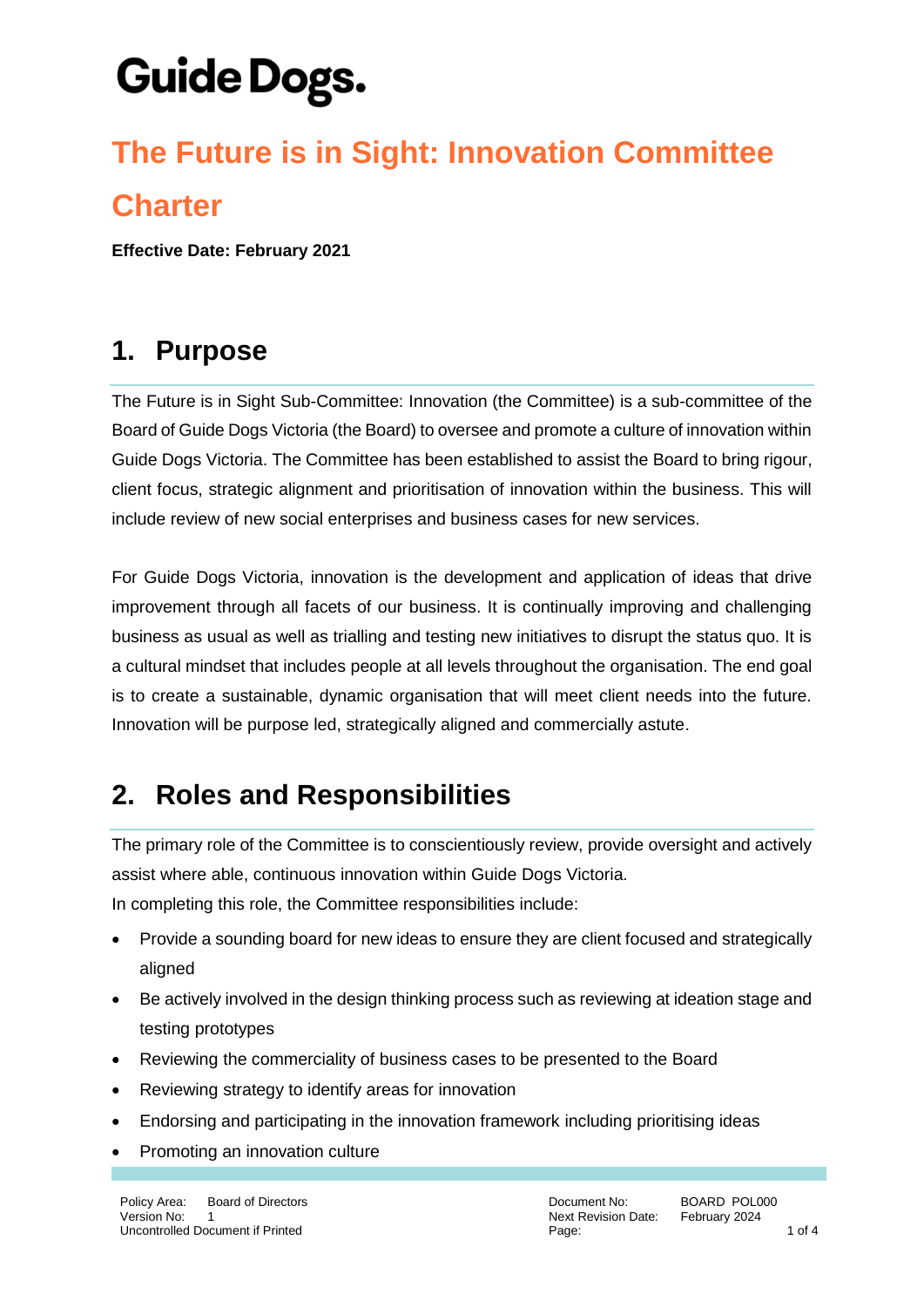Advising, informing and making recommendations to the Board on all relevant aspects of innovation sufficient to ensure the Board is fully informed and has sufficient information on which to make relevant decisions and to provide required approvals.

### **3. Authority**

Guide Dogs Victoria is committed to the highest standards of legal, ethical and moral

In discharging its responsibilities under this Charter, the Committee has authority to:

- Seek through the CEO any information it requires from any staff member all of whom are directed to co-operate with the Committee's requests
- Obtain external legal, financial or other independent professional advice it considers appropriate or necessary in order for it to properly carry out its functions subject to obtaining the prior approval of the Board or the Chair of the Board.
- The Committee has authority to conduct or authorise investigations into any matters within its scope of responsibilities under this Charter

### **4. Membership**

The Committee will consist of up to 5 members, the majority of whom will be members of the Board. The Board will appoint the Committee members and the Committee Chair. The Chair of the Board will not be the Committee Chair. Members of management, including the Chief Executive Officer (CEO), the Executive Assistant to the CEO, and the General Manager, Guide Dog and Vision Services, will not be Committee members, but will be required to attend Committee meetings.

#### **5. Relationships**

The Committee will maintain effective working relationships with management and with the key external service providers involved in the delivery of the redevelopment along with the implementation of the associated required service developments. In performing its duties the Committee will maintain an effective working relationship with the Board.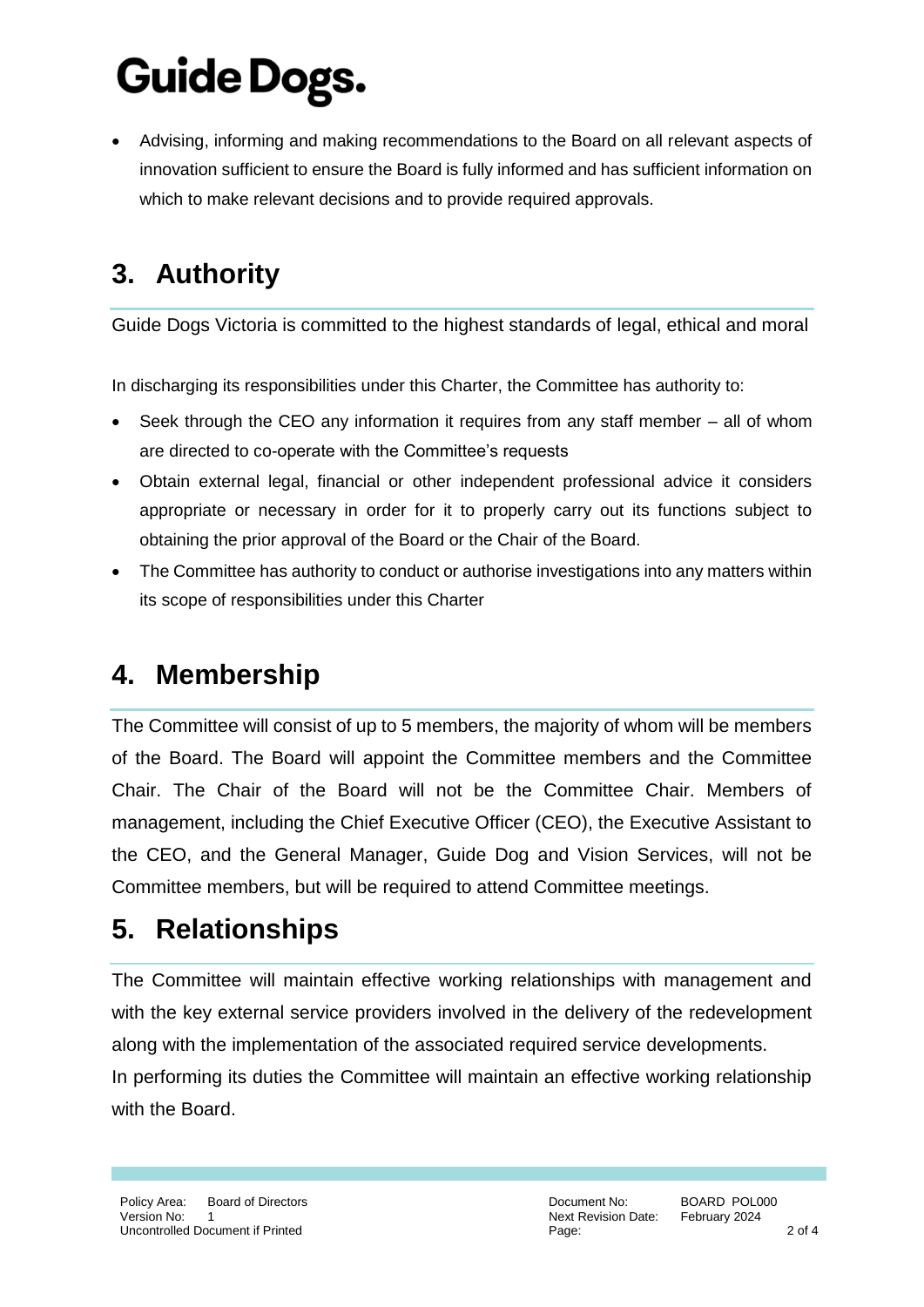#### **6. Meetings**

Committee members are expected to attend each meeting in person or through teleconference.

The Committee will meet at least four times annually.

There is a standing invitation for other Directors to attend the Committee meetings. A quorum of any meeting is 3 members, the majority of which are to be members of the Board.

The Committee will invite members of management, consultants, and any other persons deemed appropriate to attend meetings and provide pertinent information. The Committee Chair may devote time in any agenda for the purpose of confidential open discussion with members of the Committee.

The CEO, Executive Assistant to CEO and GM Vision Services shall attend by standing invitation and the Executive Assistant to CEO will fulfil the role of Secretary.

Meeting agendas will be prepared and provided 1 week in advance to members along with appropriate briefing materials.

Minutes will be distributed to the Chair within 1 week after the meeting.

At a subsequent meeting, the minutes should be checked and endorsed by the Committee and signed by the Chair as an accurate record of the meeting.

#### **7. Majority Decisions**

A decision of the Committee must be passed by a majority of the members entitled to vote on the decision. The Chairman of a Committee meeting does not have a casting vote. If an equal number of votes is cast for and against a decision, the matter is decided in the negative.